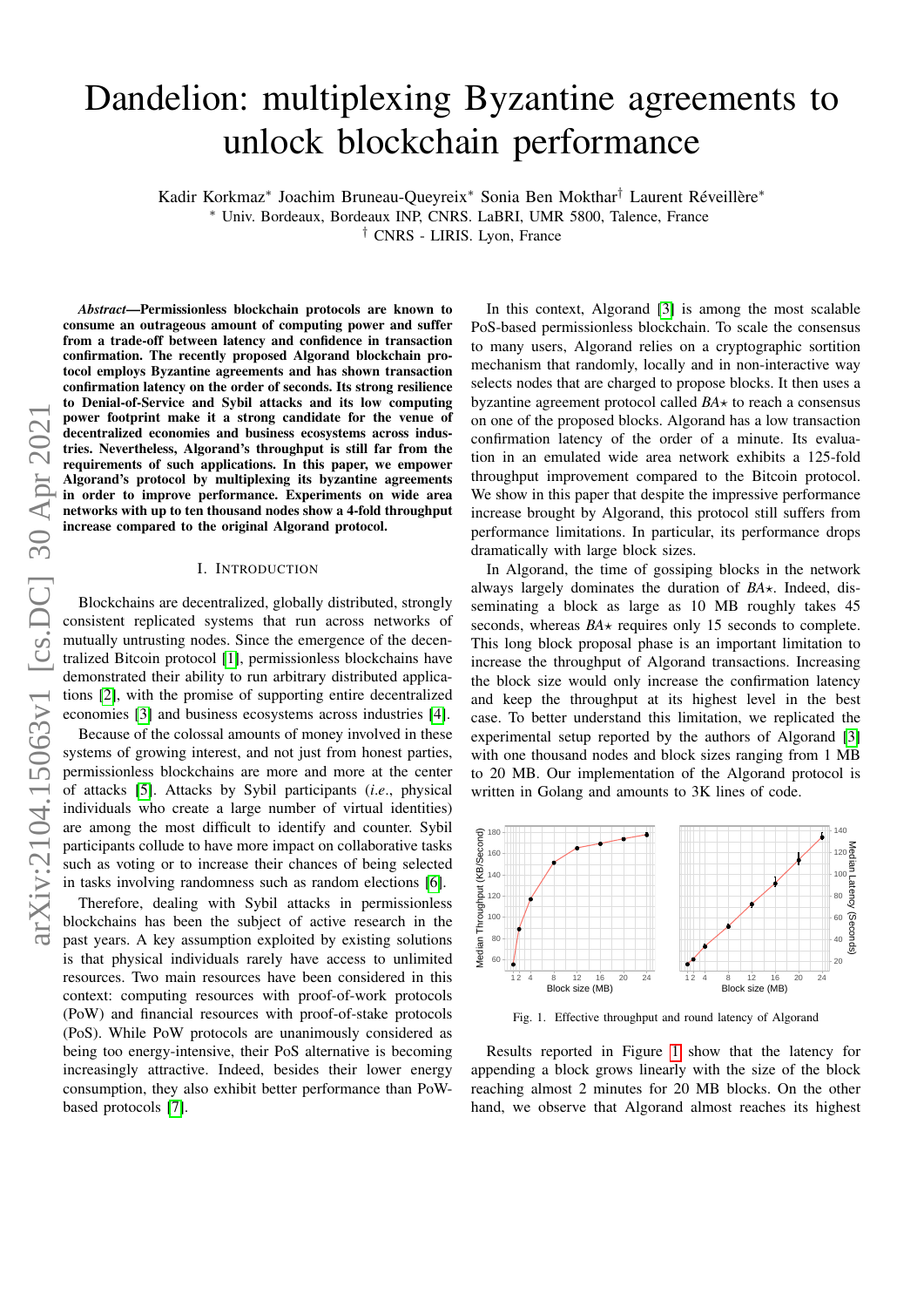throughput with 12 MB blocks. Then, very limited throughput gain can be observed with larger blocks. We noticed in these experiments that although a few dozens blocks are gossiped in the network to extend the chain in each round, only one block is appended, which let us infer a largely underutilized network.

Contributions. In this paper, we introduce DANDELION, a solution that empowers Algorand by multiplexing its byzantine agreement to improve performance. In DANDELION, multiple nodes independently propose concurrent blocks containing disjoint sets of transactions. They grow the chain by appending a subset of the proposed blocks in every round. Since DANDELION is built on top of Algorand, it inherits its safety and liveness properties. Our evaluation involving up to 10,000 nodes deployed on 100 physical machines, shows that DANDELION can reach a 4-fold improvement of Algorand's performance, both in terms of increased throughput and reduced latency.

Outline. The paper is structured as follows. We present our system model and assumptions in Section [II.](#page-1-0) We give a highlevel overview of the Algorand blockchain protocol and its building blocks in section [III](#page-1-1) before detailing DANDELION in section [IV.](#page-4-0) We describe our implementation in Sectio[nV](#page-5-0) and highlight the settings of our field experiment and the results of our validation in Section [VI.](#page-6-0) Finally, we discuss related work in Section [VII](#page-8-0) and conclude in Section [VIII.](#page-9-7)

# II. SYSTEM MODEL AND ASSUMPTIONS

<span id="page-1-0"></span>DANDELION is a Proof-of-Stake committee-based consensus protocol for permissionless blockchain where nodes decide on an ordered log of transaction blocks. Because we build DANDELION on top of Algorand, we inherit the same safety and liveness properties and rely on identical assumptions regarding the network communications and the adversarial model. More specifically, DANDELION provides the following properties:

Safety: With overwhelming probability, all nodes agree on the same transactions. More precisely, if one honest node accepts a transaction, any future transactions accepted by other honest nodes will appear in a log that already contains the former transaction. This property holds even for isolated nodes that are disconnected from the network.

Liveness: In addition to safety, DANDELION also makes progress under additional network synchrony assumptions that we describe below. To achieve liveness, DANDELION uses *strong synchrony* where messages sent by a majority of honest nodes will be received by most other honest nodes in a known time bound. This assumption allows an adversary to control a small part of the network but does not allow the adversary to manipulate the network at a large scale and does not allow network partitions. DANDELION also relies on a *weak synchrony* assumption for safety where the network can be asynchronous for a potentially long bounded period if and only if the network recovers in a strongly synchronous state for a reasonably long period again. Finally, DANDELION

assumes loosely synchronized clocks across all nodes, for instance using the NTP protocol [\[8\]](#page-9-8), to recover liveness after weak synchrony. Specifically, the clocks must be close enough for most honest nodes to initiate a recovery protocol at approximately the same time.

DANDELION relies on standard cryptographic primitives, including public-key signatures and hash functions. We assume that money is distributed among nodes. The fraction of money circulating amongst honest nodes is above some threshold  $h$ (greater than 2/3); however, an adversary can participate and own some money. We further assume that an adversary can corrupt targeted nodes, but not a large number of nodes that hold a significant fraction of the money.

## III. ALGORAND

<span id="page-1-1"></span>Algorand requires each node to hold a public and private key pair  $(pk_i, sk_i)$ . Nodes maintain a log of transactions, called a blockchain. Each transaction is a payment signed by one node's public key, transferring money to another node's public key. Algorand builds the blockchain in successive asynchronous rounds ending with a consensus decision on a possibly empty block. Each new block contains a set of transactions and the hash of the previous block.



<span id="page-1-2"></span>Fig. 2. Structure of a round in Algorand

Figure [2](#page-1-2) depicts the four main phases of an Algorand round. In the first phase, a subset of nodes propose blocks to be appended to the blockchain. Then, a byzantine agreement procedure called  $BA\star$  reduces the problem of agreeing on one of many different block hashes to agreeing on either a selected block hash or an default empty block hash, and reaches consensus via a binary agreement called *BinaryBA* $\star$ . Every node counts votes cast during the  $BA\star$  phase to learn about the outcome of the agreement procedure either on a final or a tentative consensus. On the first three phases of the protocol, committees of nodes are created at random to execute some specific tasks. To prevent an adversary from learning the identity of committee nodes and forging targeted attacks, nodes independently determine if they belong to specific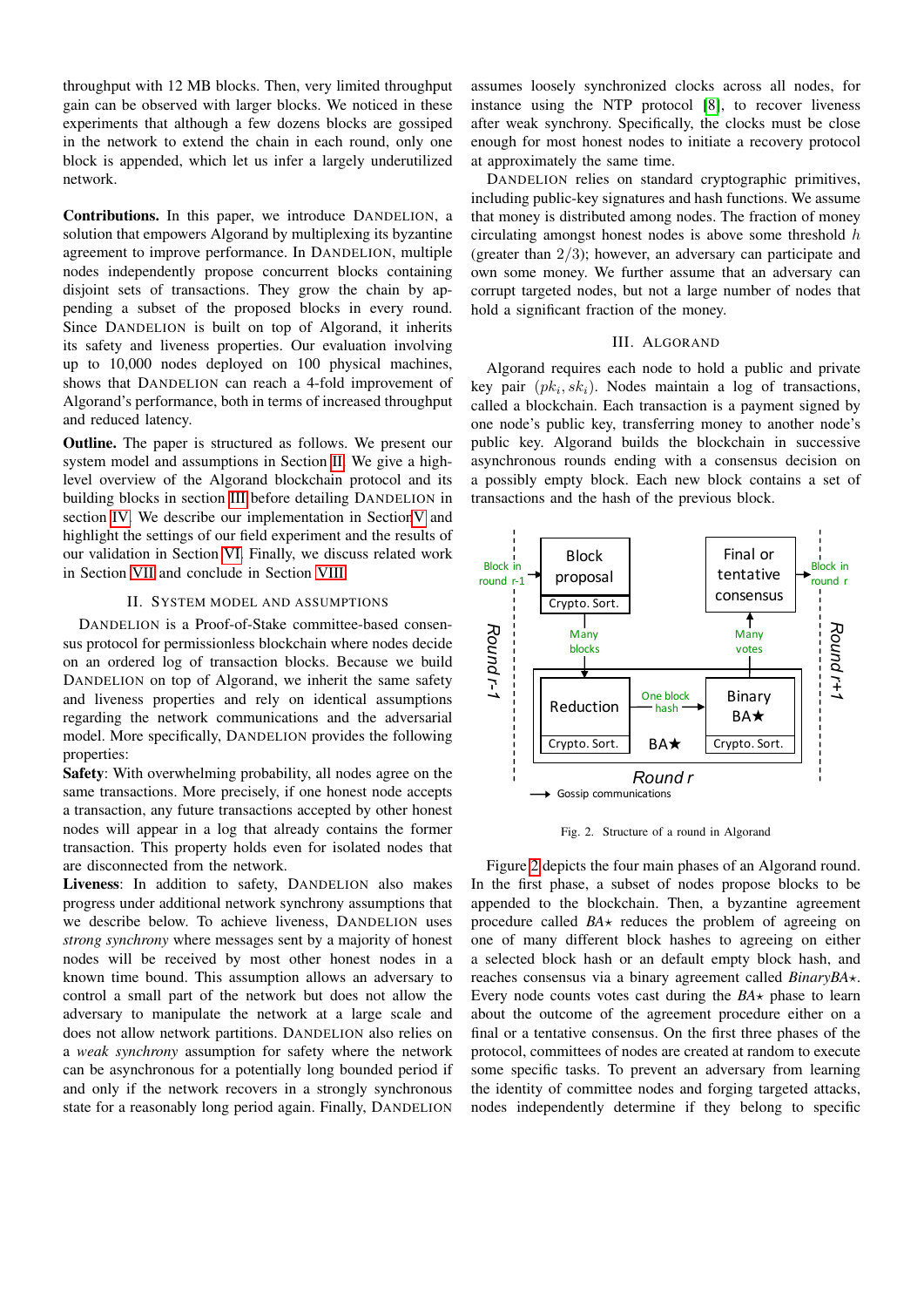committees through a cryptographic sortition procedure. In addition, committees are renewed for each step of the protocol to prevent targeted attacks on committee members once they send a message.

#### *A. Gossip protocol*

Algorand relies on gossip-based communications, with each node selecting a small random set of peers to which it transmits block and protocol messages. To ensure that nodes cannot forge messages, messages are signed by the sender's private key, and each node checks the validity of the signature before relaying it. To avoid forwarding loops, nodes do not relay the same message twice.

## *B. Cryptographic sortition*

Cryptographic sortition enables a small fraction of nodes to be randomly selected for a specific phase of the protocol in a private, local and non-interactive way and weighed by nodes' account balance. Notably, it provides each selected node with a hash value, which can be compared between nodes, and a proof of the chosen node's selection for a given phase and a priority.

This sortition relies on Verifiable Random Functions (VRF) [\[9\]](#page-9-9), a cryptographic primitive that acts as a pseudo-random number generator and that provides publicly verifiable proof of its output correctness. Informally, on any input string  $x, VRF_{sk}(x)$  returns two values: a hash and a proof  $\pi$ . The hash value is uniquely determined by  $sk$  and  $x$ , but is indistinguishable from random to anyone that does not know sk. The proof  $\pi$  enables anyone that knows pk to check that the hash indeed corresponds to  $x$ , without having to know  $sk$ .

Each node executes the sortition by computing  $\langle hash, \pi \rangle \leftarrow$  $VRF_{sk}(seed||role)$ , the VRF's output on a concatenation of a specific role (*e*.*g*., proposing a block, contributing to a step in the reduction phase or in the  $BinaryBA \star$  phase) and a public random seed derived from the last published block of the blockchain. To prevent Sybil attacks, nodes are weighted by their account balance in the sortition process. A unit of currency held by a node is considered a sub-node. A node with  $w$  units of currency is represented by  $w$  sub-nodes. The probability for a sub-node to be chosen is exactly  $p = \tau/W$ where  $\tau$  is the expected number of nodes chosen for a given phase of a round and  $W$  is the total amount of currency units. The (verifiable random) hash value of the VRF determines how many sub-nodes are selected, and the probability that  $k$  of the w sub-nodes follow the binomial distribution:  $B(k; w, p) =$  $(\binom{w}{k} p^k (1-p)^{w-k}$  where  $\sum_{k=0}^w = 0B(k, w, p) = 1$ . Since  $B(k_1; n_1, p) + B(k_2; n_2, p) = B(k_1 + k_2; n_1 + n_2, p)$ , splitting money across nodes does not provide any gain to an adversary. If a node is selected between one and  $w$  times, it returns a hash value and a proof. The proof can then be used when sending messages to other participants to let them validate the correctness of the hash value.

# *C. Block proposal*

All nodes execute the cryptographic sortition to determine if they are selected for the block proposal committee of expected size  $\tau_{proposer}$ . Because proposers will all gossip their own proposed block, they also need to determine which block everyone should adopt and reduce the unnecessary communication costs as blocks may be as large as a few MBytes. Algorand node sends two messages through the gossip network. A first message (∼200 Bytes) includes the node's proof of selection and a priority hash used to identify the priority of a block. The latter priority hash is derived from hashing the VRF hash output concatenated with the subnode index. The first message enables most nodes to quickly learn which proposer has the highest priority, and thus discard messages about other proposed blocks that they hear about. The second message includes the proposed block that contains transactions.

In each round, block proposers add to their blocks a seed proposal required for the sortition process in the next round. The proposal seed is determined as the verifiable random hash value of the last round seed concatenated with current round index r, *i.e.*,  $\langle seed_r, \pi \rangle \leftarrow VRF_{sk}(seed_{r-1}||r)$ . Algorand requires the private key sk of each node to be chosen well in advance of the seed for that round; otherwise, a malicious node could control the seed added to its proposed block.

Before moving on to the next phase of Algorand, nodes should wait long enough to receive block proposals. Choosing this time interval does not impact Algorand's safety guarantees but is essential for performance. A too-short waiting time would result in the absence of block proposals, leading to the initialization of the next phase with an empty block. Conversely, waiting too long would increase confirmation latency. Algorand defines the estimated duration for a node to learn which block has the highest priority once in the block proposal phase. This estimation is composed of the approximated variance in how long it takes for the remaining nodes to finish the last phase of algorand  $\lambda_{stepvar}$ , and the estimated time for the priority and proof messages of proposers to disseminated  $\lambda_{priority}$ . Experiments [\[10\]](#page-9-10) show that these parameters are, conservatively, 5 seconds each. Once this  $\lambda_{stenvar} + \lambda_{priority}$  duration is over, nodes wait to receive the highest priority block within a timeout  $\lambda_{block}$  of the order of a minute after which they fall back to an empty block for the initialization of the next phase.

# *D. Agreement using BA* $\star$

Block proposal does not guarantee that all nodes receive the same block. Algorand relies on a Byzantine Agreement procedure named  $BA\star$  to reach consensus on a single block. This procedure is composed of two phases. The first one is a reduction, which transforms the problem of agreeing on one block among many to agreeing on either an empty block or a proposed block. The second phase consists in executing a binary byzantine agreement procedure named *BinaryBA*<sup>\*</sup>. For efficiency purposes,  $BA\star$  votes for hashes of blocks instead of entire block contents. At the end of  $BA\star$ , nodes that have only heard about the hash of the already agreed-upon block obtain it from other nodes, and since  $BA \star$  has terminated, many honest nodes must have received it.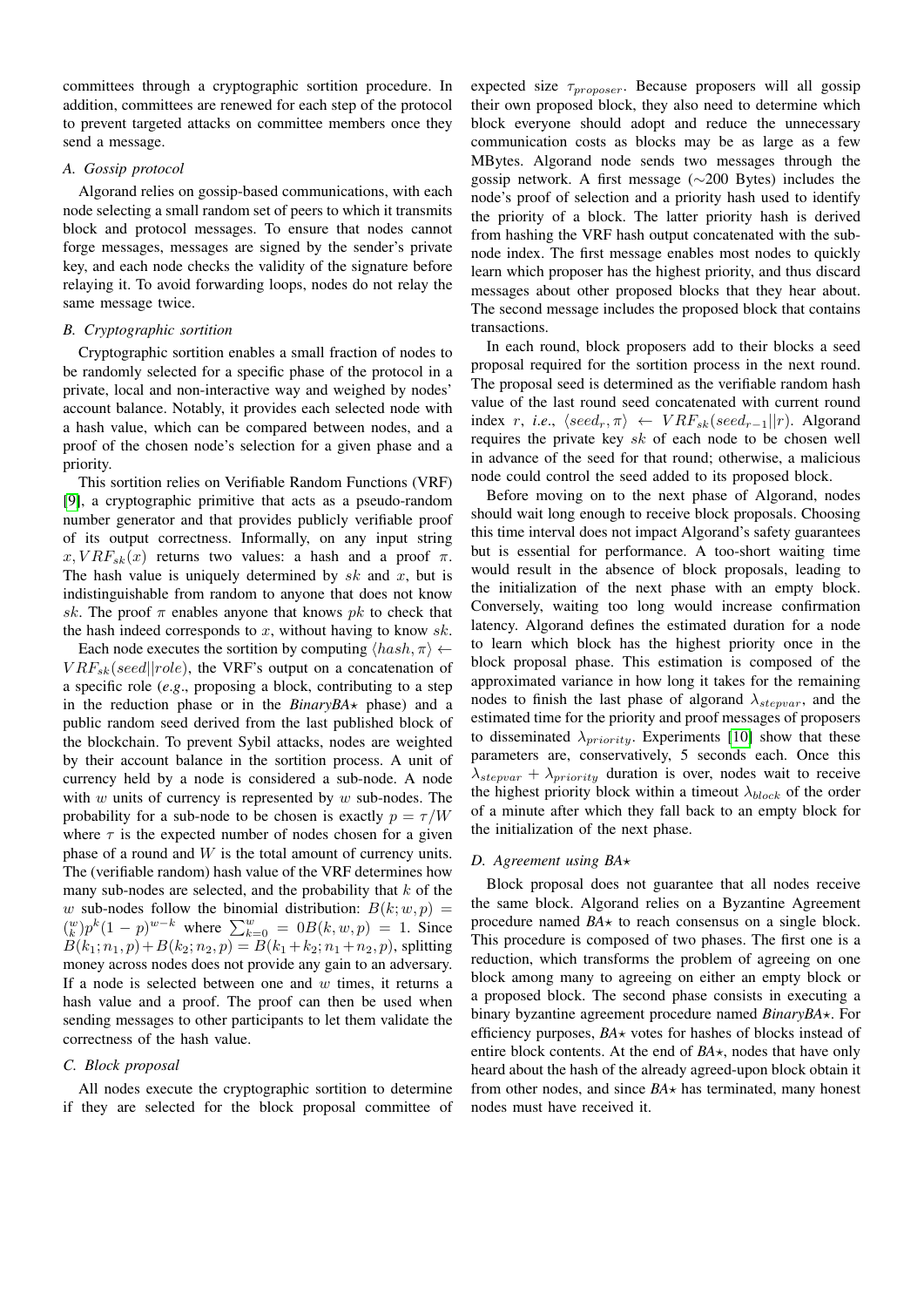The reduction phase is composed of precisely two steps. The *BinaryBA* $\star$  of 2 to 11 steps depending on whether the highest block proposer was an honest node (*i*.*e*., sent the same block to all users) or colluded with a large fraction of committee participants at every step. Each node participates in  $BA \star$  by counting votes, verifying signatures and proofs, and reaching agreement. Committee members selected during the cryptographic sortition procedure further contribute by casting votes on block hash values. An essential aspect in  $BA\star$  is that a different committee is formed for each step. Indeed, replacing committee participants prevents targeted attacks against honest nodes. We first describe how nodes count votes before detailing the reduction and *BinaryBA* $\star$ procedure.

1) CountVotes Procedure: In the BinaryBA $\star$  and reduction phases, nodes are responsible for counting votes. The *CountVotes* procedure is in charge of ensuring the validity of vote messages and summing up the votes for a given value (*i*.*e*., a block hash). Since several sub-nodes of a node can be selected by the sortition process, the *CountVotes* procedure must reflect this by returning the associated number of votes. Let T be the *BA* $\star$  election threshold (typically,  $T > 2/3$  to satisfy safety) and  $\tau$  the expected committee size. As soon as a value receives more than  $T \times \tau$  votes the *CountVotes* procedure returns it, and the node considers that value accepted for the step. If no value receives enough votes in a well-defined period of time  $\lambda_{STEP}$ , the procedure results in a TIMEOUT. The *CountVotes* procedure ensures that if a value has been accepted for at least one honest user, then instances of the procedure of other honest users will return either the same value or a TIMEOUT, even under weak synchrony assumption.

*2) Reduction:* The reduction phase always takes two steps to complete and consists in transforming the problem of reaching consensus on one block hash among many, to reaching consensus on either the hash of a proposed block or the hash of an empty one. During the first step, committee members vote for the block hash with the highest priority they have received. Suppose a block hash receives at least  $T \times \tau$  votes in the first step, then committee members vote for this one in the second step; otherwise, they vote for the hash of a default empty block. The reduction phase ensures that at most one non-empty block will be selected to be sent to  $BinaryBA \star$ . Even if a malicious highest-priority proposer leads honest nodes to start the reduction procedure with different blocks, the process will select an empty block.

*3) BinaryBA*?*:* This second phase consists in reaching consensus on one of the two values passed on to *BinaryBA* $\star$ by the reduction phase. This phase takes a variable (but bounded) number of steps to complete depending on the network synchrony and the honesty of the highest-priority proposer. Nodes continue to validate messages and count votes as in the reduction phase, and the committee members of each step cast votes on block hashes. The voting scheme remains the same as in the previous phase.

In each step of  $BinaryBA\star$ , when a node receives more than  $T \times \tau$  votes for some value, it votes for that same value in the

next step. In the common case, when the network is strongly synchronous and the block proposer is honest, *BinaryBA*\* starts with the same block hash for most nodes, and will reach consensus in the second step, since most committee members vote for the same block hash. However, if no value receives enough votes,  $BinaryBA \star$  chooses the next vote in a way that ensures consensus in a strongly synchronous network.

If the network is not strongly synchronous (*e*.*g*., there is a partition),  $BinaryBA \star$  may return consensus on two different blocks.  $BA\star$  addresses this problem by introducing the notion of *final* and *tentative* consensus. Final consensus means that  $BA\star$  will not reach consensus on any other block for that round. In that event, transactions contained in the agreedupon block are considered as confirmed. On the other hand, tentative consensus informs that  $BA \star$  could not guarantee safety, that other nodes may have reached tentative consensus on a different block, and that nodes must rely on the next rounds for this safety on the current block(s). Transactions contained in a tentative consensus block are only confirmed when a final consensus is reached on a successor block (or after the execution of a recovery described in the original Algorand paper [\[10\]](#page-9-10)).

 $BA\star$  produces tentative consensus in two cases. First, if the network is strongly synchronous, an adversary may, with small probability, cause  $BA \star$  to reach tentative consensus on a block. In this case,  $BA \star$  will not reach consensus on two different blocks but is simply unable to confirm that the network was strongly synchronous. Algorand will eventually (in a few rounds) reach final consensus on a successor block, with overwhelming probability, and thus confirm these earlier transactions.

The second case is that the network was only weakly synchronous (*i*.*e*., it was entirely controlled by the adversary, with an upper bound on how long the adversary can keep control). In this case,  $BA\star$  can reach tentative consensus on two different blocks, forming multiple forks. This can prevent  $BA\star$  from reaching consensus again because the users are split into different groups that disagree about previous blocks. To recover liveness, Algorand periodically invokes  $BA\star$  to reach consensus on which fork should be used going forward. Once the network regains strong synchrony, Algorand chooses one of the forks, and then reach final consensus on a subsequent block on that fork.

*4) Committee size:* The expected size τ of committees in  $BA\star$  and the fraction  $T > 2/3$  of votes needed to reach consensus are crucial parameters for safety, liveness and performance. From the proportion  $h > 2/3$  of money held by honest nodes, committees must be composed of sufficiently honest nodes for safety. Due to the probabilistic property of cryptographic sortition, there is a small chance for committees to be composed of a little less than  $T \times \tau$  honest nodes, hence we would like to have  $T$  as high as possible. However, large committees translate into higher bandwidth cost and latency. Reducing the committee size could benefit performance and liveness, but requires to increase  $\tau$  to ensure that an adversary does not obtain enough votes by chance.  $BA \star$ 's goal is to make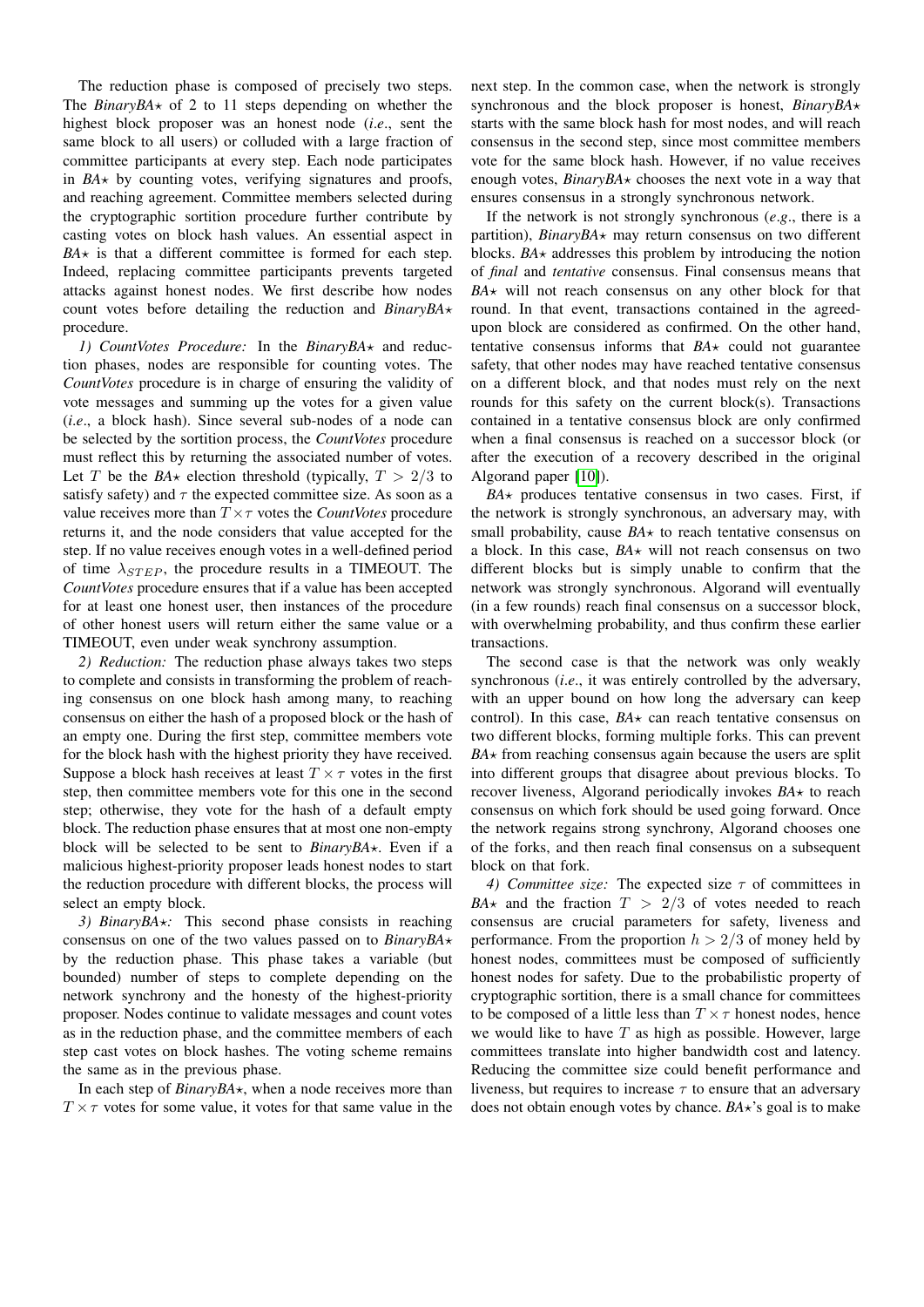this probability negligible. Two different parameter sets are considered:  $T_{final}$  and  $\tau_{final}$  for the final step of  $BA \star$ , which ensures an overwhelming probability of safety regardless of strong synchrony, and  $T_{step}$  and  $\tau_{step}$  for all other steps, which achieve a reasonable trade-off between liveness, safety, and performance. Algorand's proofs of safety, liveness and performance [\[11\]](#page-9-11) describe that at  $h = 80\%$ ,  $\tau_{step} = 2000$ can ensure that safety holds with probability  $1 - 5 \times 10^{-9}$ (using  $T_{step} = 0.685$ ). Under weak synchrony,  $\tau_{final} = 10000$ suffices with  $T_{final} = 0.74$ .

#### IV. DANDELION

<span id="page-4-0"></span>DANDELION multiplexes several instances of Algorand and inherits its safety and liveness properties. Building on top of Algorand, DANDELION allows multiple nodes to independently propose concurrent blocks containing disjoint sets of transactions and grows the chain by appending a subset of the proposed blocks in every round.



<span id="page-4-1"></span>Fig. 3. Structure of a round in DANDELION

Figure [3](#page-4-1) depicts the global course of a round. First, each node executes the cryptographic sortition to determine whether it is elected to contribute to the block proposal phase (step ❶) as well as the other phases of *Dandelion BA*?. Then, it locally builds a block in a way that ensures that at least one other proposed block will contain non-colluding transactions (step ❷). Then, it locally builds a block in a way that ensures proposers can create blocks composed of disjoint sets of transactions(step ❷). Nodes gossip blocks through the network before initiating the reduction phase that produces either a vector of disjoint block hashes or the hash of an empty block in precisely two steps (step  $\Theta$ ). Finally, the Dandelion binary byzantine agreement *Dandelion BinaryBA*? operates between 2 to 11 steps to decide on a final or tentative consensus as in Algorand (steps  $\Theta$  and  $\Theta$ ). Nodes can then locally gather the blocks DANDELION has agreed on and deterministically build the composition of these blocks that we call *macroblock*.

# *A. Structure of a macroblock*

A macroblock is a logical composition of up to  $Cl$  blocks of size bs, with  $Cl$  a bootstrap parameter that defines the concurrency level of DANDELION. Consequently, DANDELION grows a chain of macroblocks of possibly different sizes. The *Dandelion BA* $\star$  agreement protocol produces a vector of block hashes that compose the macroblock for the current round. Based on this decision, each node can locally build the agreed-upon macroblock by concatenating the associated blocks and the vector of block hashes. In most blockchains, blocks include the hash of their predecessor, creating a chain of blocks. DANDELION's chain is slightly different because each block needs to refer to all the blocks composing the preceding macroblock. For this reason, each block contains the hash of the previous macroblock.



<span id="page-4-2"></span>Fig. 4. Structure of Dandelion's blockchain

Figure [4](#page-4-2) depicts an example of a chain of macroblocks with a concurrency level  $Cl$  of 3. Dashed lines represent macroblocks, and solid squares show the composing blocks. The macroblock in round  $r$  is composed of 3 blocks, whereas the next macroblock contains 2 block only. Although very unlikely a macrocklock could include no bock at all, in that case the macroblock is composed of a default empty block that contains a null payload of transactions.

#### *B. Transaction duplication and duplication attacks*

Appending multiple blocks in a given round poses the challenges of transaction duplication. Namely, in a simple approach, proposers could create blocks with any available transaction they receive. As a result some blocks may contain transactions that have already be appended to other blocks, which would reduce the throughput gain envisioned in our approach and increase the complexity of the transaction execution phase. Elected byzantine nodes could also wait to learn about blocks proposed by honest nodes and form a block with the same transactions in it. Even worse, Byzantine nodes could produce blocks composed of identical fake transactions, which would drastically slash the performance of DANDELION and annihilate the interest of appending several blocks in a round. To cope with these problems, and inspired by the technique employed in Mir-BFT [\[12\]](#page-9-12), DANDELION relies on a transaction hash space partitioned into buckets. Specifically,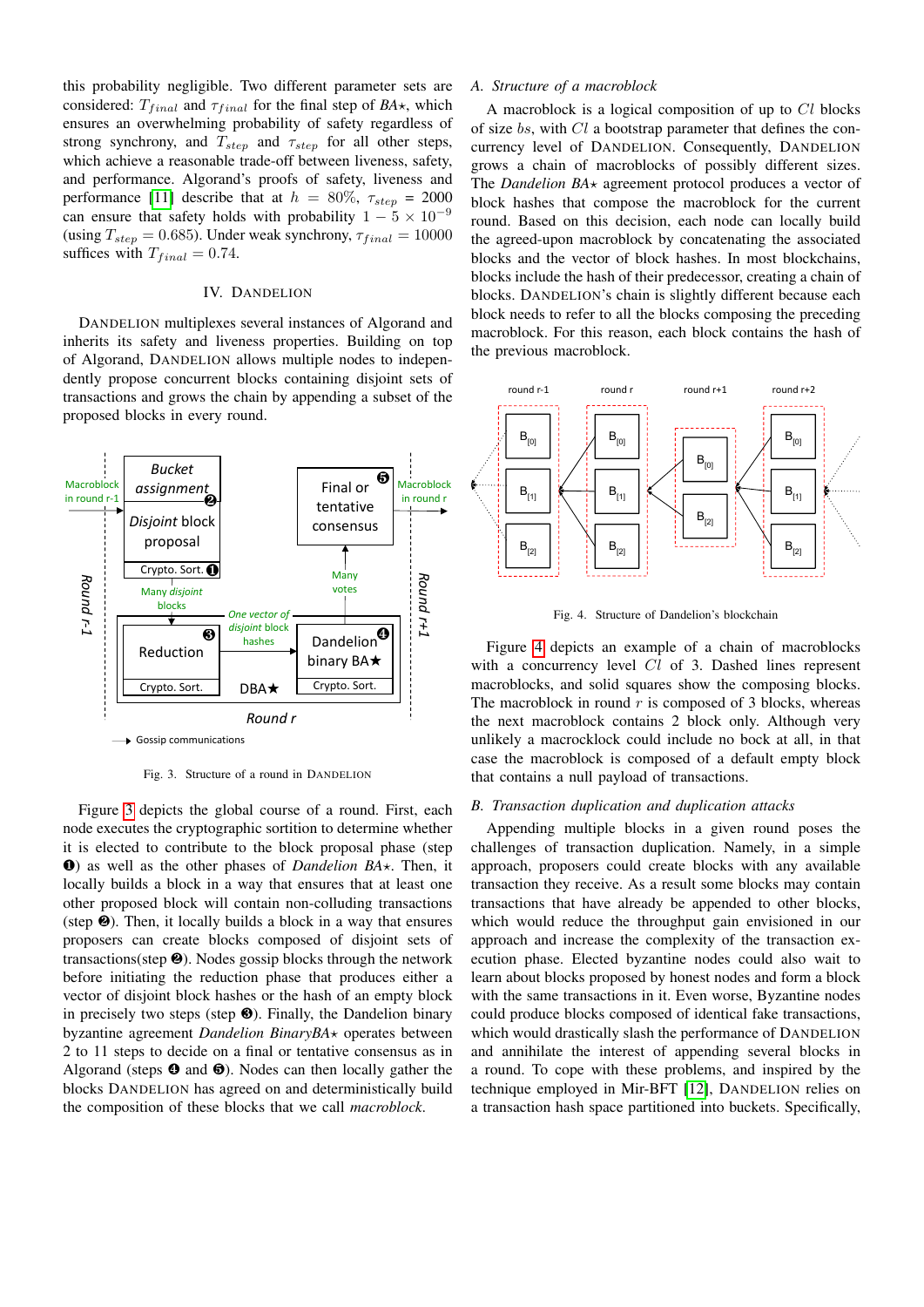buckets are assigned in a verifiable random manner to block proposers, hence preventing request duplication.

#### <span id="page-5-2"></span>*C. Transaction partitioning and bucket assignment*

DANDELION partitions the transaction hash space into Cl non-intersecting buckets of approximately equal size. Each block proposer is assigned a bucket and can include in its block proposal the transactions which hashes fall into its bucket only.



<span id="page-5-1"></span>Fig. 5. Mapping transactions to bucket with  $Cl = 3$ . Solid lines represent the assigned bucket for a given node.  $Hash(tx_1)$  is mapped to the first bucket, assigned to node i. Hash $(tx<sub>2</sub>)$  is mapped to the third bucket, assigned in node 2 and 4

Figure [5](#page-5-1) illustrates the mapping of transactions to assigned buckets with  $Cl = 3$ . The bucket assignment is deterministic and publicly verifiable so that any node in the system can validate a block issued by a given elected node. In DANDE-LION, the elected nodes determine their assigned bucket by using the VRF's hash output returned during the cryptographic sortition process. The assigned bucket index is computed from the VRF's hash modulo the concurrency level Cl. Because DANDELION decides on a vector of blocks and not one block only, the number of block proposers  $\tau_{proposer}$  should be sufficiently large to avoid unassigned buckets. A too-low  $\tau_{proposer}$ value could lead to buckets being frequently unassigned which would not only hinder the envisioned throughput gain, but would also lead to transactions with specific hash being unfairly ignored for some period. To devise an appropriate value for  $\tau_{proposer}$ , we rely on the uniform distribution of bucket assignment deriving from the use of hash functions in the cryptographic sortition. Namely, each node has equal chances of being assigned a bucket over another one; a bucket are assigned to at least one proposer with probability  $1-(1-\frac{1}{Cl})^{\tau_{proposer}}$ ; and all buckets are assigned at least one proposer with probability  $\sum_{i=0}^{Cl} (-1)^{Cl-i} \binom{Cl}{i} \left(\frac{i}{Cl}\right)^{\tau_{proposer}}$ .

#### *D. Disjoint block proposal and seed generation*

The block proposal phase of DANDELION is very similar to that of Algorand, except that nodes can be assigned the same transaction bucket as other nodes. Similarly to Algorand, we employ two kinds of messages for nodes to decide which block everyone should adopt for each bucket and which block can be safely discarded. The first message is composed of the proof of selection and a priority hash value used to compare blocks with transactions issued from the same bucket index. The priority hash is derived from hashing the VRF hash output concatenated with the sub-node index and the bucket index. The second message is the block itself.

The seed generation mechanism is also different. Indeed, in Algorand, block proposers add to their blocks a seed proposal required for the sortition process in the next round. This proposed seed is determined as the verifiable random hash value of the last round seed concatenated with current round index r, *i.e.*,  $\langle seed_r, \pi \rangle \leftarrow VRF_{sk}(seed_{r-1}||r)$ . In DANDELION, each elected node proposes a partial seed by executing the VRF function on the concatenation of the seeds from all blocks in the previous macroblocks. That is  $\langle seed_r, \pi \rangle \leftarrow VFR_{sk}(seed_{r-1,1}||...||seed_{r-1,Cl}||r)$ . Doing so, the next round seed is only revealed when *Dandelion BA* $\star$ decides on the composition of the next macroblock. Then, the actual seed used to run crytographic sortition is the hash the seeds from all the blocks composing the last macroblock.

#### *E. Dandelion BA*?

Before moving on the *Dandelion BA*\*, each node waits  $\lambda_{priority} + \lambda_{stepvar}$  to receive enough block propositions and priority messages for each bucket. At the end of this time interval, each node creates a candidate vector  $V_h$  =  ${\{hash_i\}_{i \in [1..|C_l]}$  of Cl hashes of received blocks.  $V_h$  identifies a candidate macroblock in the *Dandelion BA*\* procedure. In each phase of *Dandelion BA*<sup>\*</sup>, nodes vote for a vector of block hashes and nodes continue voting until one of the proposed vectors reaches a threshold vote count. DANDELION relies on the same threshold count  $T.\tau$ .

#### V. IMPLEMENTATION

<span id="page-5-0"></span>We implemented a prototype of DANDELION in Golang, consisting of approximately 3,000 lines of code. We rely on the official Algorand VRF implementation [\[10\]](#page-9-10) and on the SHA-256 hash function. In our implementation, each node selects and connects to 4 random peers, accepts incoming connections from other peers, and gossips messages to all of them. Therefore, each node communicates with 8 peers on average. To simplify the experimental process, each node in the system knows the IP addresses and port numbers of all other peers. In a real-world deployment, a Sybil-resilient peer discovery service would be necessary. However, this problem is orthogonal to our approach, and existing solutions already exist [\[13\]](#page-9-13).

Table [I](#page-6-1) shows the parameters used in our prototype of DANDELION. Although most of them are identical to those of the original Algorand experiments [\[10\]](#page-9-10), we modify two parameters to explore performance and scalability in depth: the expected number of block proposers, and the timeout for receiving a block. We set the expected number of block proposers  $\tau_{proposer}$  to 100, instead of 26. To find this value, we computed the probability that each bucket is assigned at least one proposer (see Section [IV-C\)](#page-5-2) when varying the expected number of proposers and the concurrency level. As shown in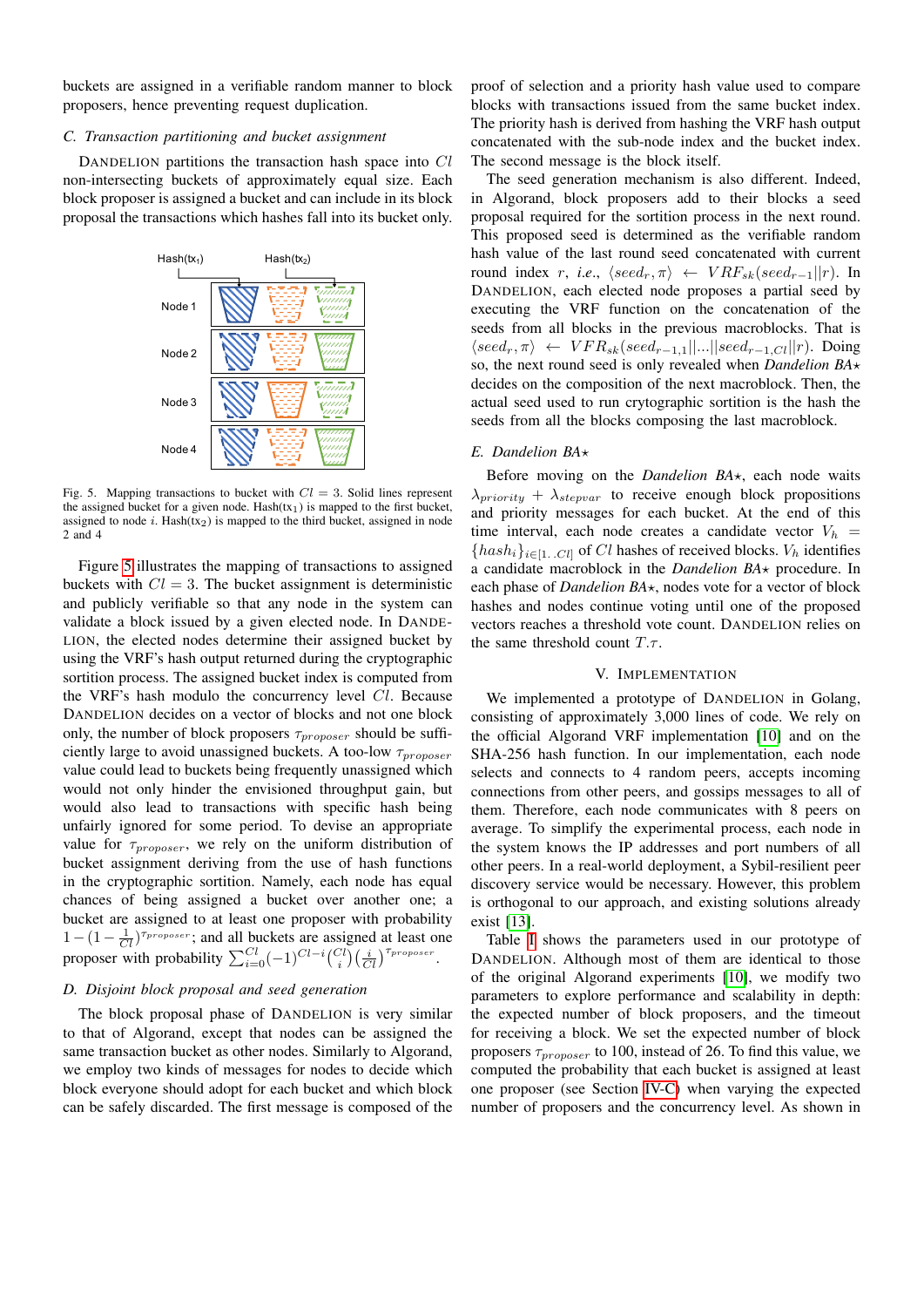TABLE I PROTOCOL PARAMETERS OF ALGORAND AND DANDELION

<span id="page-6-1"></span>

| Parameter            | Meaning                                        | Value       |
|----------------------|------------------------------------------------|-------------|
| h.                   | assumed fraction of honest weighted users      | 80%         |
| $\tau_{proposer}$    | expected # of block proposers                  | 100         |
| $\tau_{step}$        | expected # of committee members                | 2.000       |
| $\tau_{final}$       | expected # of final committee members          | 10,000      |
| $T_{step}$           | threshold of $T_{STEP}$ for BA $\star$         | 68.5%       |
| $T_{final}$          | threshold of $\tau_{FINAL}$ for BA $\star$     | 74%         |
| $\lambda_{priority}$ | time to gossip sortition proofs                | 5 seconds   |
| $\lambda_{block}$    | timeout for receiving a block                  | 120 seconds |
| $\lambda_{step}$     | timeout for $BA\star$ step                     | 20 seconds  |
| $\lambda$ stepvar    | estimate of $BA\star$ completion time variance | 5 seconds   |

Figure [6,](#page-6-2) using  $\tau_{proposer} = 100$  ensures that this probability is very high (greater than 90%) with almost all configurations, except for  $Cl = 32$ .



<span id="page-6-2"></span>Fig. 6. Propability that each bucket will be assigned at least one proposer

The second modified parameter is  $\lambda_{block}$ , which controls how long a node waits to receive the block with the highest priority it has heard about. Beyond that time limit, the node initiates the *Dandelion BA* $\star$  or *BA* $\star$  agreement with the hash of an empty block. Since we use large block sizes to evaluate DANDELION and Algorand, the block propagation time can be significantly increased. Therefore, we set  $\lambda_{block}$  to 120 seconds instead of 60, to avoid prematurely compromising the smooth execution of the protocol.

## VI. EVALUATION

<span id="page-6-0"></span>We deploy our prototype of DANDELION on Grid'5000, a large-scale and flexible testbed for experiment-driven research. We use up to 100 large physical machines, each of which has 18 cores, 96GB of memory, and a 25 Gbps intra network connectivity link. To measure the performance with a large number of nodes, we run 100 DANDELION nodes on each physical machine. To simulate commodity network links, we cap the bandwidth for each DANDELION process to 20 Mbps using traffic control rules. Similarly to Algorand, we use intercity latency and jitter measurements [\[14\]](#page-9-14) to model network latency. We assign each machine to a city and add a one-way latency of 50 milliseconds to each machine; latency within the same city is modeled as negligible.

We assigned an equal share of money to each node to maximize the number of messages during each round. To start the experiment, each node initiates the DANDELION protocol for 17 rounds. We then collect the results and keep only data between rounds 5 and 15. In the remainder, graphs plot the time it takes for DANDELION to complete an entire round, and include the minimum, median, maximum, 25th, and 75th percentile times across all nodes and all rounds.

# *A. System performance*

We deploy 1,000 nodes on ten machines (100 nodes per machine) and vary the macroblock size from 1 MB to 24 MB and the concurrency level from 1 to 32. The experiments with the concurrency level 1 ( $Cl = 1$ ) exhibit the behavior of Algorand.

We consider protocol round latency, which indicates how long it takes for a block to be appended to the chain. We evaluate the duration between the proposal of a block by a node and the point where all nodes observe this block in the blockchain. As shown in Figure [7,](#page-6-3) Algorand's round latency rapidly grows with the size of the blocks appended. It largely dominates any configuration of DANDELION with macroblock size larger or equal to 2 MB. For example, Algorand needs 110 seconds to append a 20 MB block. In contrast, under Cl values between 16 and 32, DANDELION shows a much lower limit on the round latency that it achieves, about 30 seconds for macroblocks of 20 MB.



<span id="page-6-3"></span>Fig. 7. Round Latency

We evaluate the effective throughput of DANDELION. Since some macroblocks may contain fewer blocks than expected, we cannot derive throughput directly from the round latency and the macroblock size. We define the effective throughput as the actual amount of data per second appended to the blockchain. As shown in Figure [8,](#page-7-0) DANDELION outperforms Algorand in all configurations and can reach up to 740KB/s, a 4 times improvement.

Our experiments highlight the limits of multiplexing Algorand instances. Indeed, we reach the maximum throughput with  $Cl = 16$  and increasing the concurrency level does not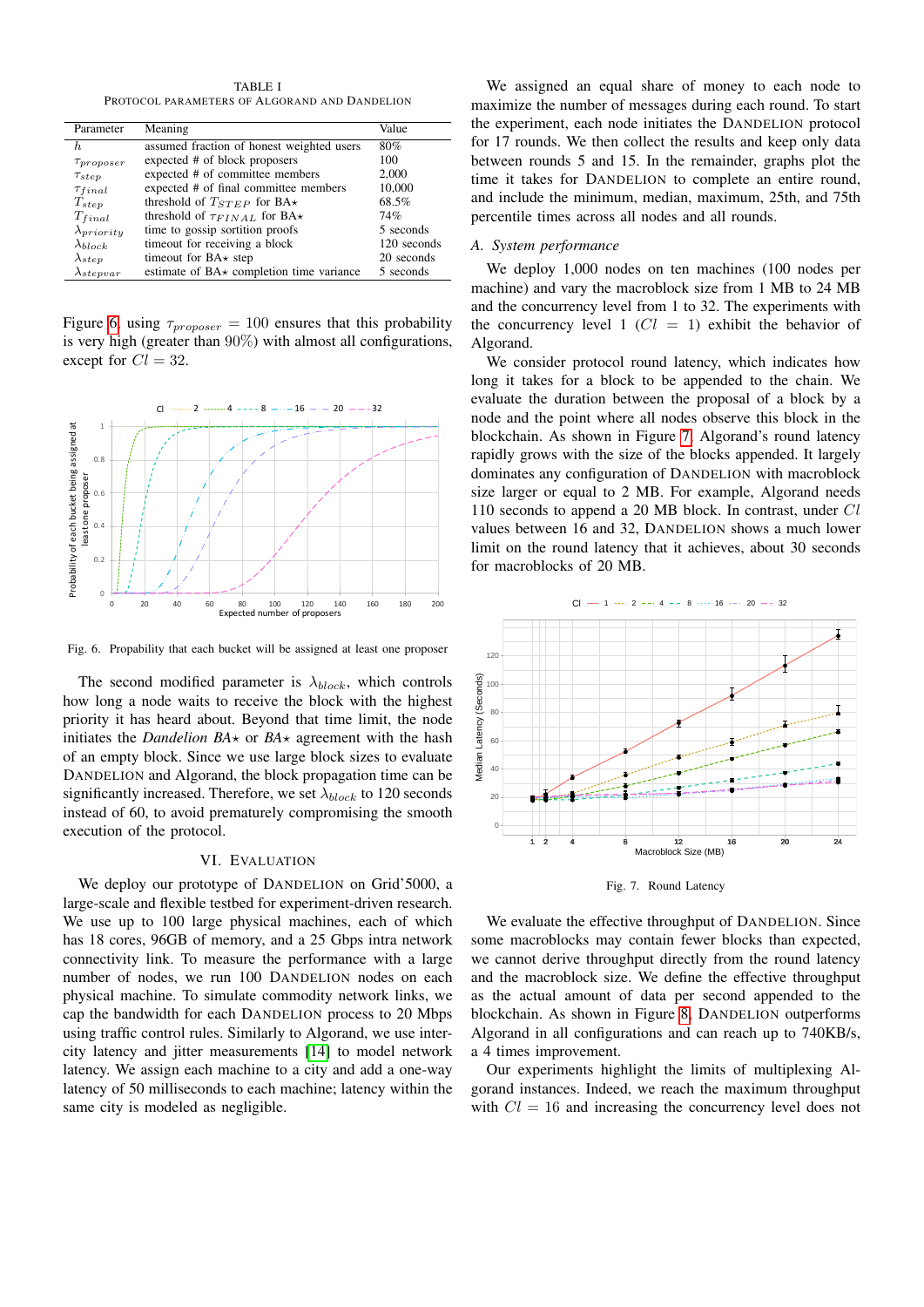

<span id="page-7-0"></span>Fig. 8. Effective throughput

improve performance further. In addition, the configuration with  $Cl = 20$  provides a similar if not slightly better throughput than the one with  $Cl = 32$ .

There are two possible reasons for these limitations. First, the expected number of block proposers  $(\tau_{proposer})$  in the 32-Cl configuration is too low, resulting in more unassigned blocks than the 20-Cl configuration and preventing throughput improvement. Second, the network usage by the gossip dissemination of blocks has reached its limits; some blocks cannot be transmitted fast enough, leading many nodes to initiate *Dandelion BA* $\star$  with empty block hash entries in the block hash vector. As a result, the effective throughput can no longer be substantially improved.

We perform the following experiments to investigate the root cause of these observed limitations. We run DANDELION with  $Cl = 32$  with macrobocks of 24 MB, 28 MB, and 32 MB. For each configuration, we vary the expected number of block proposers from 100 to 200. As shown in table [II,](#page-7-1) the effective throughput for a given macroblock size varies insignificantly with the expected number of proposers. As a conclusion, DANDELION is already using the maximum of the gossip network and cannot reach higher throughput.

TABLE II IMPACT OF  $\tau_{proposer}$  ON THE EFFECTIVE THROUGHPUT

<span id="page-7-1"></span>

| Macroblock | throughput for     | throughput for     | throughput for     |
|------------|--------------------|--------------------|--------------------|
| size       | $\tau_{prop.}=100$ | $\tau_{prop.}=150$ | $\tau_{prop.}=200$ |
| 24 MB      | 732 KB/s           | 745 KB/s           | 738 KB/s           |
| 28 MB      | 781 KB/s           | 789 KB/s           | 785 KB/s           |
| 32 MB      | 809 KB/s           | 804 KB/s           | 802 KB/s           |

## *B. Scalability*

To evaluate how DANDELION and Algorand scale, we vary the number of machines in the testbed from 10 to 100 with 100 nodes per machine, allowing us to emulate up to 10,000 nodes. Figure [9](#page-7-2) illustrates the throughput degradation when



<span id="page-7-2"></span>

<span id="page-7-3"></span>Fig. 10. Round duration increase

the number of nodes increase, compared to a baseline with 1,000 nodes. The latency increase is shown in Figure [10](#page-7-3) and we can observe that DANDELION scales as well as if not better than Algorand.

#### *C. Application-specific performance*

In our experiments, we focus on system performance metrics only by abstracting from the transaction data structure itself. We do not consider optimizations that aim at improving the number of transactions per second (tps) from the application point of view. Existing approaches, such as the one currently followed by Algorand [\[15\]](#page-9-15), consist in building blocks of 32-byte transaction hash instead of the average 500-byte transaction size, and even lowering the transaction footprint inside block to a few bits only. Doing so, the new performance report of Algorand claims to achieve 46,000 tps in 2021. Our approach is complementary to these extensions and would result in even better performance with DANDELION, paving the way for reaching 200,000 tps.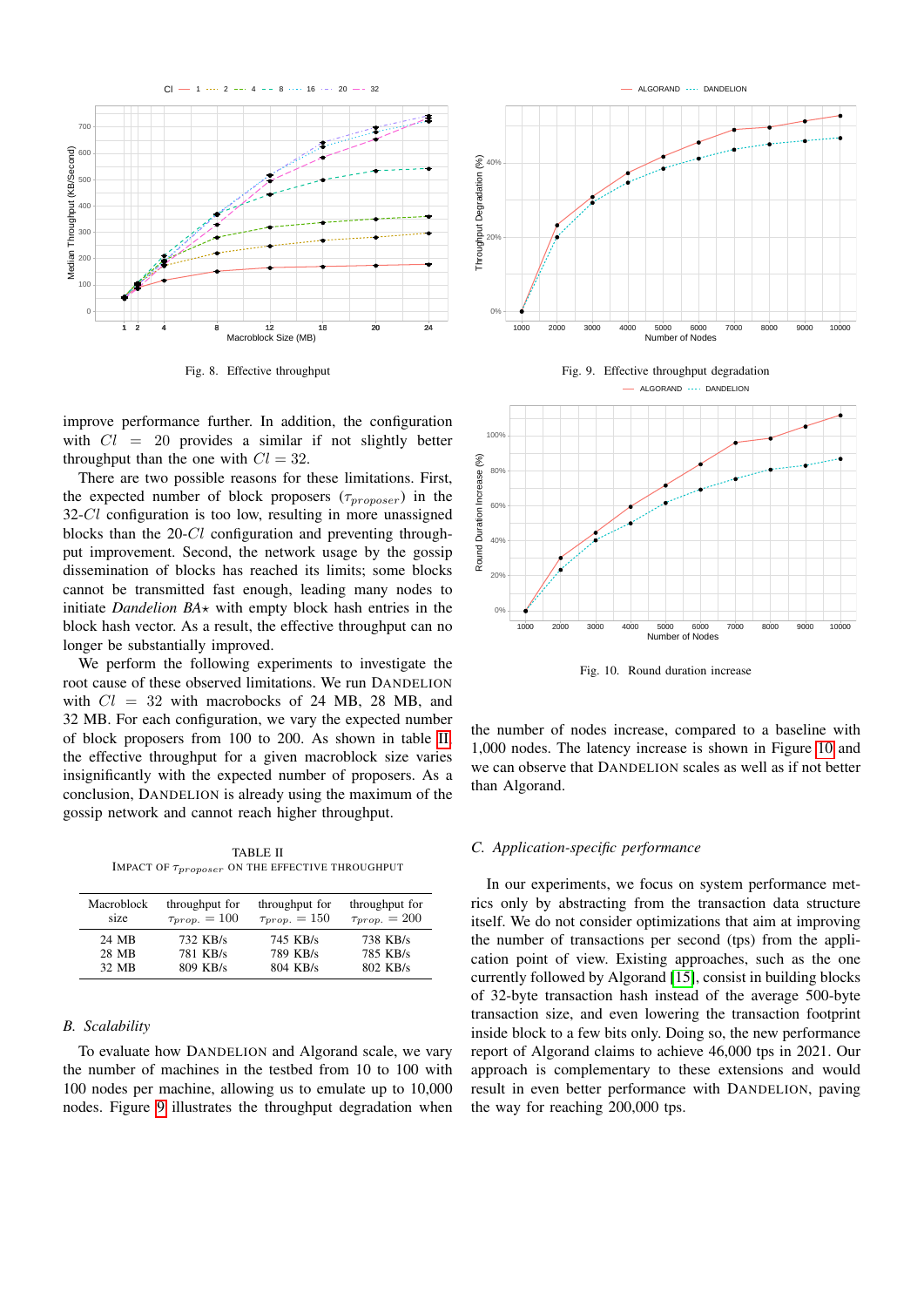# VII. RELATED WORK

<span id="page-8-0"></span>This section reviews the different PoS blockchain approaches in the literature and how they address the Sybil resilience. The idea of PoS blockchains comes from the Bitcoin community as an energy-efficient alternative to PoW mining. Essentially, the stake refers to the number of coins belonging to a participant that can be invested in the blockchain consensus protocol. PoS leverages token ownership to address Sybil attacks. Compared to a PoW protocol where a node's probability of proposing a block is proportional to its computation power, in a PoS protocol, its chances are proportional to its stake in the system. From the node's perspective, PoS shifts its involvement from outside the system *i*.*e*., computation power and electricity, to inside the system *i*.*e*., loss of money. Following the taxonomy acknowledged in the literature [\[16\]](#page-9-16)– [\[18\]](#page-9-17), we review four classes of PoS protocols: chain-based PoS, committee-based PoS, Byzantine-fault-tolerant-based (or BFT) PoS, and delegated PoS (DPoS).

#### *A. Chained based PoS*

The Chain-based PoS approach is the first PoS scheme proposed as an alternative block generation mechanism to PoW. Some of the first chain-based PoS blockchain systems include Peercoin [\[19\]](#page-9-18) and Nxt [\[20\]](#page-9-19). The general block generation procedure in a chain-based PoS can be summarized as follows. Nodes join the network by connecting to known peers and seal some coins in the stake pool. Each node gathers available transactions and prepares a block header, including the transaction Merkle-tree root. Then, each node attempts to find a hash value starting with a target number of zero bits derived from hashing the block header concatenated with the clock time. The target difficulty is weighted by the number of sealed coins. Since the hashing puzzle difficulty decreases with the node's stake value, the expected number of hashing attempts for a node to solve the puzzle can be significantly reduced if its stake value is high. Therefore, PoS avoids the hashing competition of PoW-based protocols, achieving a significant reduction of energy consumption.

Although confirming blocks in the order of hours, chainbased PoS can tolerate up to 50% of all stakes being controlled by the adversary. If colluding attackers control more than 50% of the stake, they can grow their malicious chain faster than the others and double-spend. However, PoS attackers have lower incentives to do so because of the stake loss risk. Nodes can detect users violating the consensus and slash their stake or prevent them from participating in the future staking process.

## *B. Committee-based PoS*

Committee-based PoS blockchains rely on multi-party computation (MPC) schemes to elect a committee of nodes that generates blocks in a predetermined order. A secure MPC scheme is often used to derive such a committee in a distributed network. The MPC essentially outputs a pseudo-random sequence of leaders, subsequently populating the block-proposing committee. This leader sequence should be the same for all nodes, and those with higher

stake values may take up more slots in the sequence. Wellknown committee-based PoS schemes include Ouroboros [\[21\]](#page-9-20), Ouroboros Praos [\[22\]](#page-9-21), Bentov's chain [\[23\]](#page-9-22), Snow White [\[24\]](#page-9-23), Dfinity [\[25\]](#page-9-24), and Algorand [\[10\]](#page-9-10). These protocols validates block of transactions in the order of minutes.

Ouroboros is a synchronous provably secure PoS algorithm used in the Cardano platform [\[26\]](#page-9-25) and proven to be secure against PoS attack vectors. A random subset of all stakeholders run a multiparty coin-tossing protocol to agree on a random seed. The nodes then feed this seed to a verifiable random function that elects a leader from among the participants in proportion to their stake. The next set of participants is then elected from the same random seed.

In Ouroboros Praos and Snow-White participants independently determine if they have been elected. Snow-White adopts a similar approach to Bitcoin for the leader election. Nodes try to find the image of a block that produces a hash below some target. However, participants can only compute one hash unit of time and the target takes into account each participant's amount of stake.

Dfinit is another committee-based PoS based protocol proposed to solve performance issues of existing PoS blockchain systems. Similar to Algorand and DANDELION, Dfinity relies on a random beacon and verifiable random functions to select leaders from registered consensus participants. The randomness beacon of Dfinity is implemented on top of a threshold signature scheme. This construction prevents attackers to learn the identities of leaders in advance. Dfinity deploys a block notarization technique on top of the blockchain layer so that a single block is appended to the blockchain on each round.

Despite the use of an ordered block proposing scheme, committee-based PoS blockchains still rely on the longest chain rule for probabilistic finality with an adversary holding less than 50% of the stakes. The round-based committee election process [\[21\]](#page-9-20) also faces scalability problems. Large committee sizes may lead to never-ending consensus instances due to the excessive communication costs. The duration of rounds can be extended to ensure that all messages are delivered before the nodes proceed to the next round. This, however, leads to longer transaction confirmation latency and lower throughput.

# *C. BFT-based PoS*

BFT-based PoS blockchains combine staking with BFT consensus algorithms to provide fast block confirmation and deterministic finality instead of the probabilistic guarantees of chain-based and committee-based PoS. Proposing blocks are performed via any PoS mechanism (round-robin, committeebased, *etc*.) as long as the blocks are injected at a high enough rate into the BFT consensus protocol. Aside from the general procedure, a checkpointing mechanism can be used to seal the finality of the blockchain. As a result, the longest-chain rule is replaced by the most recent stable checkpoint rule for determining the stable main chain. Popular BFT-based PoS blockchain protocols include Tendermint [\[27\]](#page-9-26), Casper FFG [\[28\]](#page-9-27) and GRANDPA [\[29\]](#page-9-28).